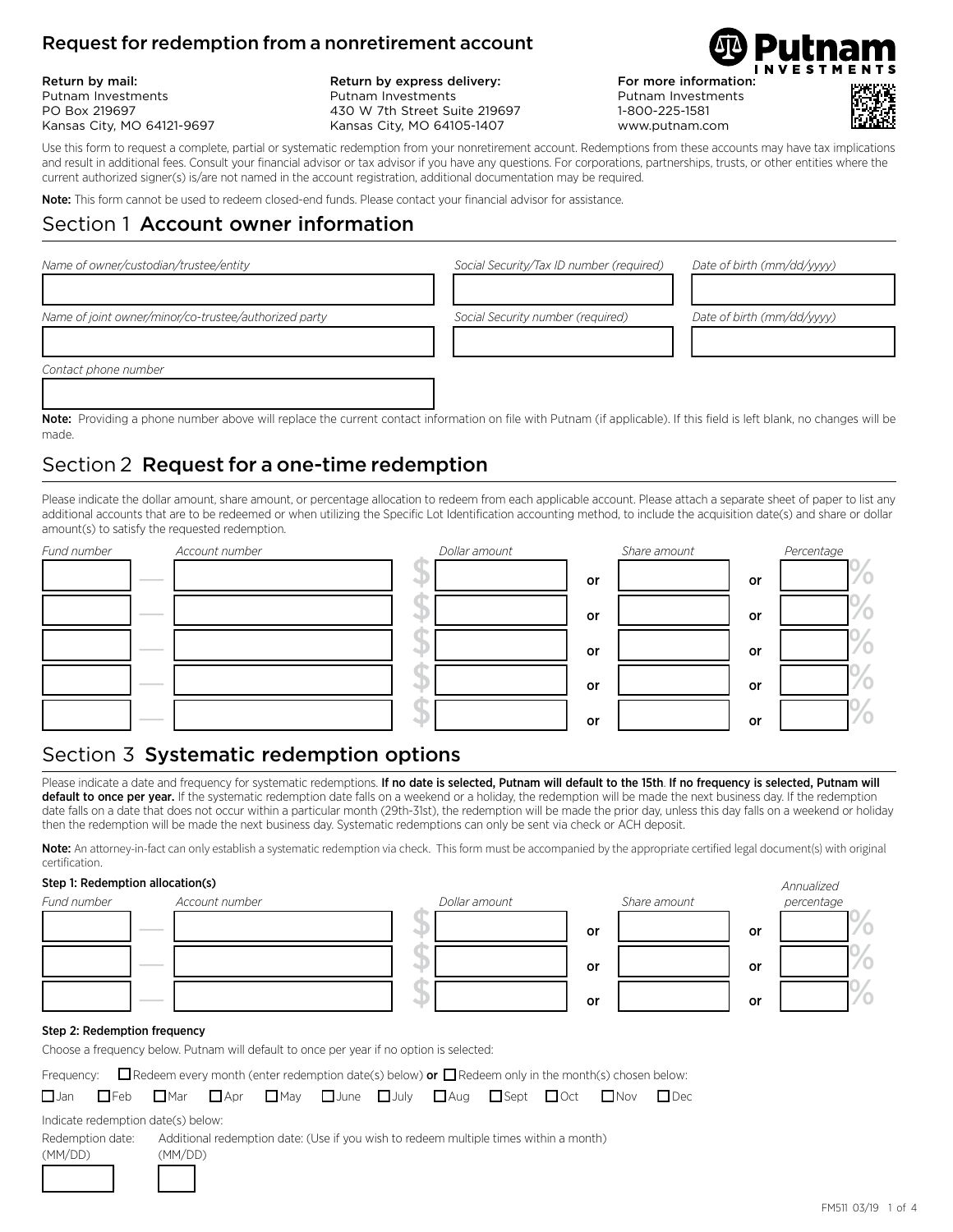# Section 4 Payment instructions

Select your payment instructions below; if no selection/instructions are provided, payment will be made to the account owner as registered to the address of record via the U.S. Postal Service (standard delivery). See Section 6 for signature guarantee/medallion guarantee stamp requirements.

#### Reinvest

Proceeds must be reinvested into the same share class as previously held; some restrictions may apply. For IRA and Coverdell accounts, proceeds will be reinvested into the same fund(s) unless otherwise indicated on this form, a separate letter of instruction or a new account application. Only prior year and current year contributions are permitted. If no contribution year is indicated, your investment will be coded for the current year in which your paperwork is received at Putnam per IRS regulations. For prior year contributions, the envelope must be postmarked on or before the tax filing deadline.

For proceeds reinvested into a 529 for America account, Investment options must be provided and the contribution year will always be coded for the current year in which your paperwork is received at Putnam. Please provide 529 for America investment options on a separate letter of instruction or a new account application.

□ Into a new/existing Putnam IRA, Coverdell, or 529 for America account. Please attach the applicable completed account application when establishing a new account.

| Account number (if applicable) | Name(s) of the new/registered owner/director (required) and Coverdell/529 beneficiary (if applicable) |
|--------------------------------|-------------------------------------------------------------------------------------------------------|
|                                |                                                                                                       |

### Electronically deposit

□ Into the bank account indicated on the attached document. A preprinted or web-generated voided check/deposit slip or a signed letter from the bank on bank letterhead must be attached. Each of these documents must include: bank name, name(s) as registered on the bank account, routing number and account number. Brokerage checks and investment company checks cannot be used for bank instructions as these checks do not contain the correct wiring information. Contact your investment company to obtain proper wire instructions on signed letterhead. Starter checks will not be accepted. Please do not staple.

### Check the bank account you would like to use:  $\Box$  Checking account  $\Box$  Savings account

Note: One-time redemptions will be sent via Federal bank wire; systematic redemptions will be sent via Automated Clearing House (ACH). Putnam does not assess a fee for electronic transactions; however, some financial institutions may assess a fee upon receipt. Please check with your financial institution for information regarding eligibility, fees, and applicable routing number(s) for Federal bank wire and/or ACH transactions.



*ABA routing number of financial institution Bank account number* 133333333333333334 133333333333333334 *Name(s) of all bank account owner(s)* 133333333333333333333333333333333334

13333333333333333333333333333333333334

**Fund number Account number**

12224 **—** 12222222224

#### Send check

**Step 1:** Select a delivery method

- **O** Mail check(s) via **U.S. Postal Service** (standard delivery)
- □ Mail check(s) via **overnight/express delivery** (not available for systematic redemptions)

Indicate the \$20 overnight/express fee source, otherwise Putnam will default to taking the fee from the lowest fund-account involved in the transaction. The fee will be taken from the balance of the account.

**Step 2:** Provide payee/address instructions

- $\Box$  To the account owner as registered to the address of record.
- $\Box$  To the alternate payee/alternate address listed below:

*Alternate payee*

13333333333333333333333333333333333334 *Alternate mailing address (street, city, state, ZIP code)*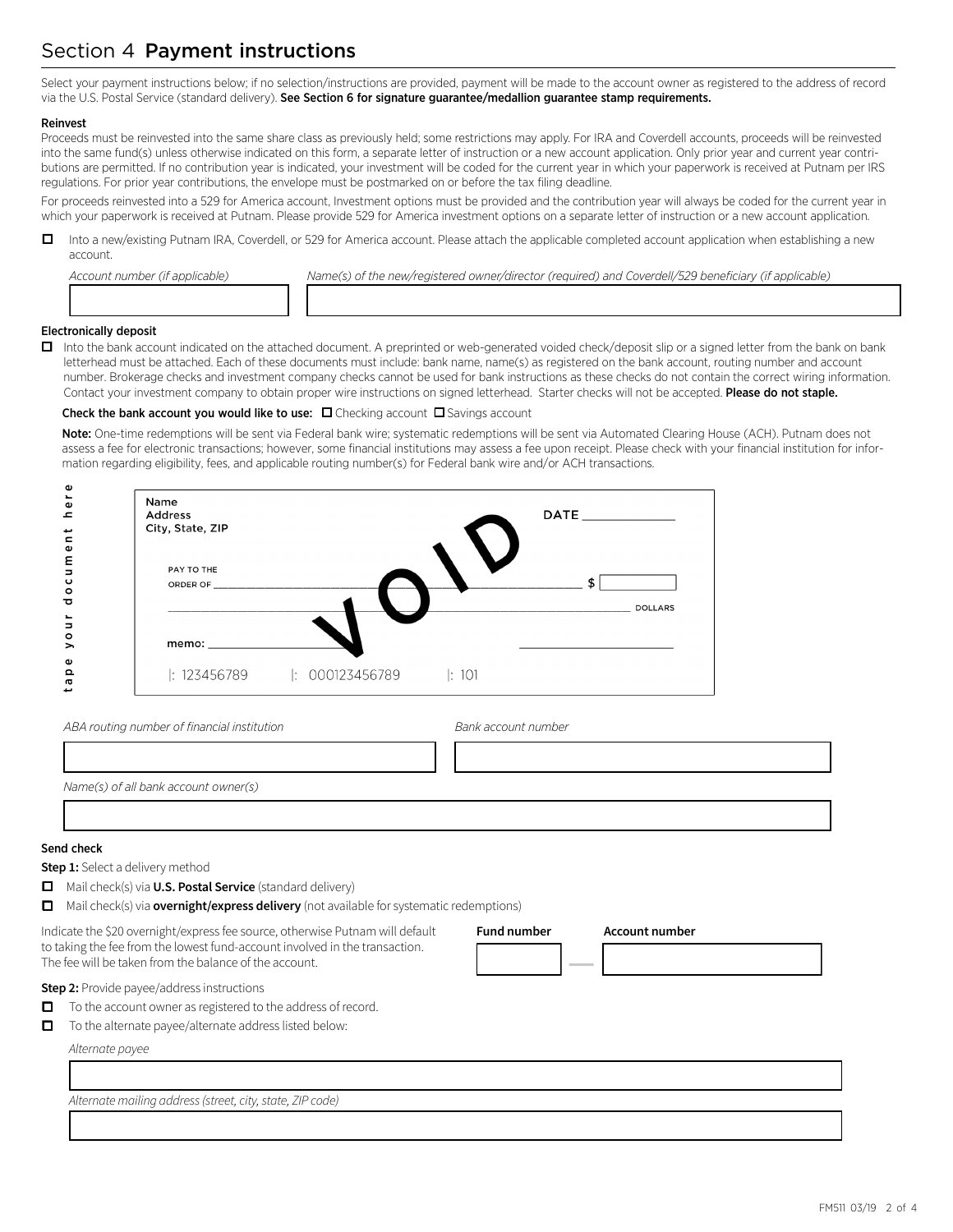## Section 5 Verification of new taxable party

Complete this section when the redemption will be reported under a different social security or taxpayer identification number than that of the primary account owner (if this section is left blank, then the redemption will be reported under the primary tax identification number on the account being redeemed). For UGMA/ UTMA registrations, any new contact information provided in this section will be applied to the existing UGMA/UTMA registration as there is no change to the taxable party. When completing this section for a new taxable party, the amount indicated in Section 2 of this form will be transferred to a new account prior the redemption. See Section 6 for signature guarantee/medallion guarantee stamp requirements.

Important: The authorized signer for the new taxable party must also complete Section 6. Information provided in this section will only be applied to the new taxable party. Please contact Putnam to update information for the primary account owner named in Section 1. 

| Name of new taxable party (Individual, Trust, or Entity; required)                                                                                  | Social Security / Tax ID number (required)<br>Date of birth/trust (mm/dd/yyyy; required)                                                                                                                                                                                                                                                                                                                                                                                                                                                                                                                                                                                          |
|-----------------------------------------------------------------------------------------------------------------------------------------------------|-----------------------------------------------------------------------------------------------------------------------------------------------------------------------------------------------------------------------------------------------------------------------------------------------------------------------------------------------------------------------------------------------------------------------------------------------------------------------------------------------------------------------------------------------------------------------------------------------------------------------------------------------------------------------------------|
|                                                                                                                                                     |                                                                                                                                                                                                                                                                                                                                                                                                                                                                                                                                                                                                                                                                                   |
| Name of Trustee / Executor (if applicable)                                                                                                          | Name of Trustee / Executor (if applicable)                                                                                                                                                                                                                                                                                                                                                                                                                                                                                                                                                                                                                                        |
|                                                                                                                                                     |                                                                                                                                                                                                                                                                                                                                                                                                                                                                                                                                                                                                                                                                                   |
| Mailing address of new taxable owner (street, city, state, ZIP code; required)                                                                      |                                                                                                                                                                                                                                                                                                                                                                                                                                                                                                                                                                                                                                                                                   |
|                                                                                                                                                     |                                                                                                                                                                                                                                                                                                                                                                                                                                                                                                                                                                                                                                                                                   |
| Residential address of new taxable owner (street, city, state, ZIP code; required if mailing address is a P.O. Box or c/o address)                  |                                                                                                                                                                                                                                                                                                                                                                                                                                                                                                                                                                                                                                                                                   |
|                                                                                                                                                     |                                                                                                                                                                                                                                                                                                                                                                                                                                                                                                                                                                                                                                                                                   |
| Contact phone number of new taxable party                                                                                                           | E-Mail address of new taxable party                                                                                                                                                                                                                                                                                                                                                                                                                                                                                                                                                                                                                                               |
|                                                                                                                                                     |                                                                                                                                                                                                                                                                                                                                                                                                                                                                                                                                                                                                                                                                                   |
| made for fields that are left blank. If you are enrolled in electronic delivery, all notifications will be sent to the e-mail address listed above. | Note: Providing an e-mail address and/or phone number above will replace the current contact information on file with Putnam (if applicable). No changes will be                                                                                                                                                                                                                                                                                                                                                                                                                                                                                                                  |
| Electronic delivery of account documents                                                                                                            |                                                                                                                                                                                                                                                                                                                                                                                                                                                                                                                                                                                                                                                                                   |
| $\Box$ I want to "Go Green" and reduce paper, printing and mailing by receiving documents electronically.                                           |                                                                                                                                                                                                                                                                                                                                                                                                                                                                                                                                                                                                                                                                                   |
| confirmation of your elections.                                                                                                                     | By checking the "Go Green" box above, an e-mail will be sent to the e-mail address provided above with a link to Putnam's secure Investor Website, which will allow<br>you to choose your eDelivery options. Documents available for eDelivery include transaction confirmations, quarterly statements, prospectuses, annual/semiannual<br>fund reports, proxy statements, and tax forms. When a new document is available, instead of sending the document to you by U.S. mail, Putnam Investor Services<br>will send you an e-mail notification that the document is available via Putnam's website. Terms and Conditions related to eDelivery will be provided to you prior to |
| ensure accurate cost basis reporting.                                                                                                               | Select the appropriate coding reason to transfer the shares from the primary account owner named in Section 1 into the name of the new taxable party named above to                                                                                                                                                                                                                                                                                                                                                                                                                                                                                                               |
| ■ Re-registration: Cost basis will not be adjusted. Re-registration transactions include removal of a deceased joint owner or a spousal transfer.   |                                                                                                                                                                                                                                                                                                                                                                                                                                                                                                                                                                                                                                                                                   |
| date of death is provided, your cost basis may not be accurately tracked.                                                                           | Inheritance: Select this option if you have inherited shares from the primary account owner named in Section 1. You must provide the date of death below. If no                                                                                                                                                                                                                                                                                                                                                                                                                                                                                                                   |
| Date of death (mm/dd/yyyy; required)                                                                                                                |                                                                                                                                                                                                                                                                                                                                                                                                                                                                                                                                                                                                                                                                                   |
|                                                                                                                                                     |                                                                                                                                                                                                                                                                                                                                                                                                                                                                                                                                                                                                                                                                                   |
|                                                                                                                                                     | For trusts and joint accounts, Putnam will default to coding transfers due to death as a re-registration unless directed to adjust the cost basis using an inheritance<br>coding for a specific percentage of the transferred shares below (1%-100%). Please consult your tax advisor to determine if you qualify for this option.                                                                                                                                                                                                                                                                                                                                                |
| with a tax advisor that I am eligible to adjust my cost basis.                                                                                      |                                                                                                                                                                                                                                                                                                                                                                                                                                                                                                                                                                                                                                                                                   |
| unless you provide an alternate valuation date below.                                                                                               | For all other non-retirement registrations, Putnam will use a transfer coding of inheritance and adjust your cost basis to the fair market value on the date of death                                                                                                                                                                                                                                                                                                                                                                                                                                                                                                             |

• Alternate valuation date: This option is only available for estate assets. Federal estate tax law allows estate assets to be valued on an alternate date rather than the date of death. Please consult your tax advisor to determine the appropriate date to provide if you qualify for this option.

*Alternate date (mm/dd/yyyy; optional)*

13333333334